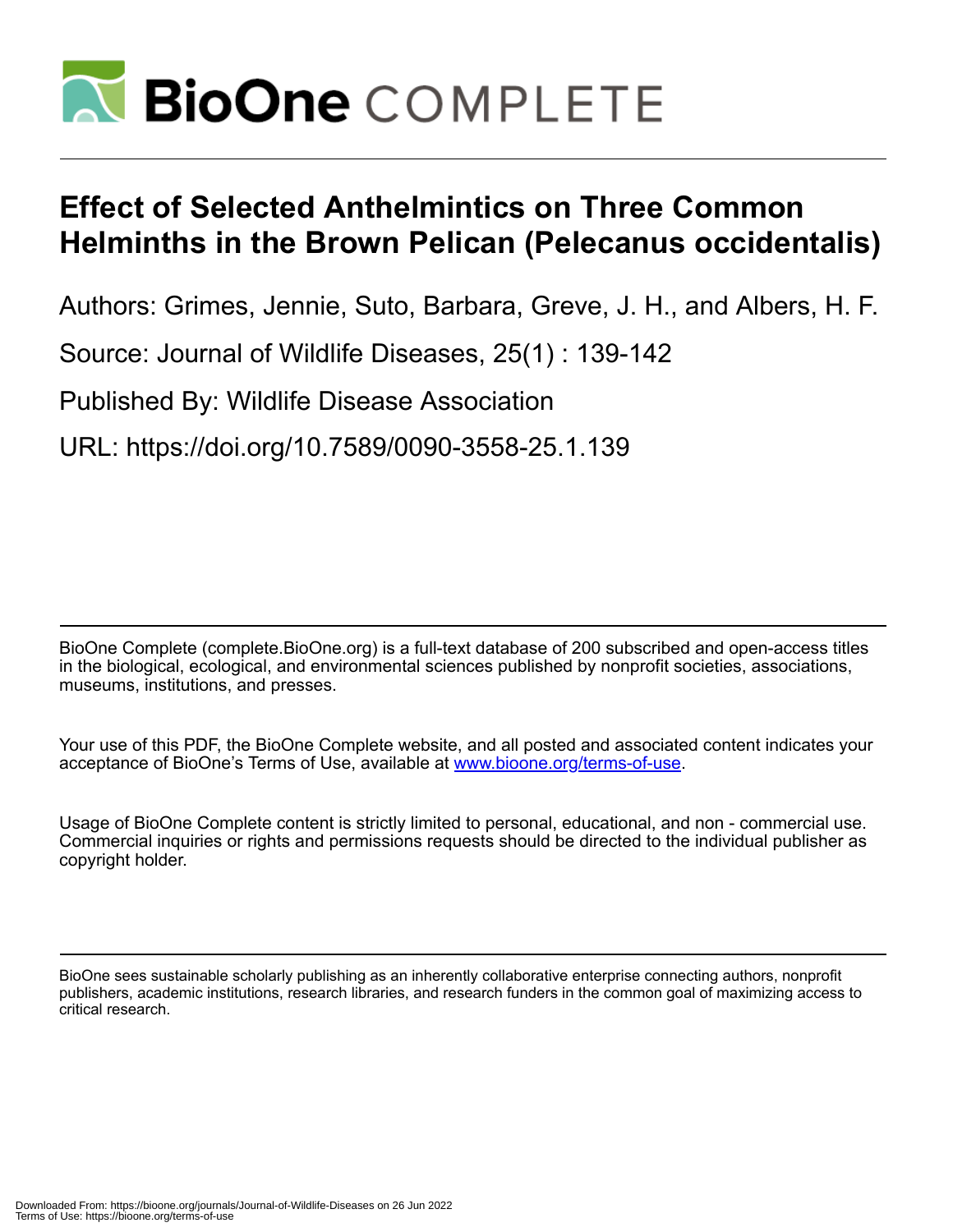## **Effect of Selected Anthelmintics on Three Common Helminths in the Brown Pelican (Pelecanus occidentalis)**

**Jennie Grimes,' Barbara Suto,' J. H. Greve,2 and H. F.** Albers,3 **<sup>1</sup>** Suncoast Seabird Sanctuary, Inc., 18328 Gulf Boulevard, Indian Shores, Rorida 34635, USA; **<sup>2</sup>** Department of Veterinary Pathology, Iowa State University, Ames, lowa 50011, USA; <sup>3</sup> Northeast Animal Hospital, 1401 Fourth Street North, St. Petersburg, Florida 33701, USA

**ABSTRACT:** The effect of selected anthelmintics (albendazole, fenbendazole, piperazine di hydrochloride and clorsulon) against three major helminths *(Contracaecurn multipapillatum, Mesostephanus appendiculatoides*, and *Phagicola longus)* were studied in 29 brown peli cans *(Pelecanus occidentalis ).* Albendazole and **fenbendazole** were highly effective against all **three parasites.** Clorsulon had moderate effect against *M. appendiculatoides* and poor effect against *C. niultipapillatum* and *P. longus.* Pi perazine dihydrochloride had no effect against these **helminths.**

*Key words: Pelecanus occidentalis,* brown pelican. helminths, anthelmintic treatment, al bendazole, fenbendazole, piperazine dihydrochloride, clorsulon, drug efficacy.

Three helminths, *Phagicola longus, Mesostephanus appendiculatoides* and *Con tracaecum multipapillatum,* are com mon parasites of the brown pelican *(Pelecanus occidentalis)* in the Gulf Coast re gion of North America (Courtney, 1973). The black mullet *(Mugil cephalus)* and the silver mullet *(Mugil curema)* are intermediate hosts for these parasites (Hutton and Sogandares-Barnal, 1959; Deardorf and Overstreet, 1980). Because of the high prevalence and intensity of these parasites, they have been implicated as possible pathogens in the pelican (Liu and Edward, 1971; Courtney and Forrester, 1977). Although Greve et al. (1987) showed that gastrointestinal parasites had low virulence in the brown pelican, he suggested that in natural populations these parasites might be important as secondary pathogens. This hypothesis was supported by Courtney (1973) who stated that an abundant parasite has great potential as a sec ondary pathogen if some other debilitating factor disturbs the delicate balance between the parasite and host.

Although various anthelmintics are

available to the avian rehabilitator, little has been reported on the treatment of these helminths in the brown pelican. Courtney and Forrester (1977) showed arecoline hydrobromide and 1-tetramisole given together were effective against *Contracae cum* spp. and intestinal trematodes. Carbon tetrachloride has been reported to produce a 96% cure rate and piperazine adipate a 72% cure rate in common *(Pelecanus on ocrotalus onocrotalus)* and crested peli cans *(Pelecanus crispus)* infected with *Contracaecum* spp. (Stoican et al., 1972). The purpose of this study was to find a **single,** safe anthelmintic that was effective **against** all three species of helminths.

Four anthelmintics were selected for testing in brown pelicans based on reports of their efficacy against related parasites in birds or other hosts. These anthelmintics were albendazole (Nordon Labs, Inc., Lincoln, Nebraska 68501, USA) (Courtney and Whitten, 1984; Jiang and Li, 1985), fenbendazole (Hoechst-Roussel Agri-Vet Co., Somerville, New Jersey 08876, USA) (Lawrence, 1983; Evans, 1985), piperazine dihydrochloride (Vet-A-Mix, Inc., Shenandoah, Iowa 51601, USA) (Stoican et al., 1972; Evans, 1985), and clorsulon (Merck, Sharp & Dohme, West Point, Pennsylvania 19486, USA) (Malone et al., 1984; Kilgore et al., 1985).

Twenty-nine adult or sub-adult birds were selected from a population of >200 healthy, but permanently crippled brown pelicans. Selection was based on their inability to breed in captivity. These birds were native to Pinnelas County, Florida and had been housed in outdoor pens at the Suncoast Seabird Sanctuary (Indian Shores, Florida 34635, USA) for at least 6 mo. During this period the birds were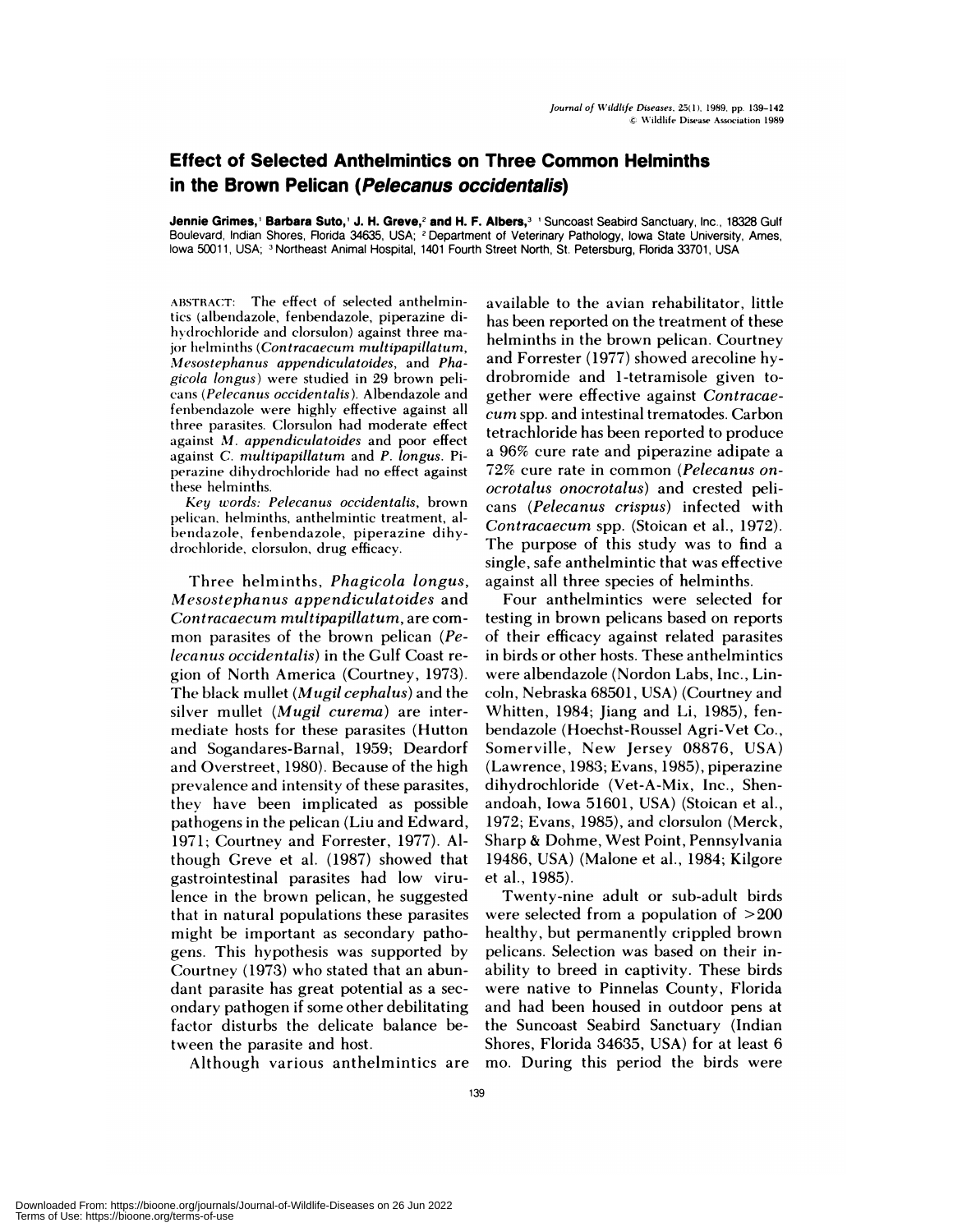maintained on spanish sardines, *Sardinella anchovia,* (Aylesworth Trucking and Seafood, Maderia Beach, Florida 33708, USA) that had been frozen below  $-9$  C for at least 1 wk prior to feeding. Spanish sar dines have not been documented as a host of the three helminths studied. In addition, Hutton and Sogandares-Barnal (1959) showed that the metacercarial stages of *P. longus* and *M. appendiculatoides* do not survive at temperatures below  $-2$  C. Due to the life cycles of the three helminths (Hutton and Sogandares-Barnel, 1959; Huizinga, 1971), any initial parasite loads would be self-limiting in birds that had been maintained on this diet for 6 mo. To confirm the absence of parasites, fecal ex aminations (direct and flotation) were performed on all birds before the study initiated.

The birds were infected with helminths by maintaining them on a diet of freshly seined, naturally infected mullet (a mixture of both *M. cephalus* and *M. curema)* from the Cross Bayou Canal in Pinellas County, Florida  $(27°40'N, 82°45'W)$ . The mullet were randomly examined microscopically, as described by Hutton and Sogandares-Barnal (1959) and by Huizinga (1965), to confirm the presence of metacercarial stages of *P. longus* and *M. appendiculatoides* and for larval stages of *Contracaecum* spp. These birds were divided into four treatment groups of five birds each and an untreated control group of nine birds. Fecal examinations (direct and flotation) were performed periodically during the 19 day infection period and prior to treatment to indicate the presence of parasites. Attempts were not made to quantify the degree of infection due to the lack of correlation between egg counts and actual parasite numbers (Cooper, 1985).

Birds in the treatment groups were dosed orally with one of the anthelmintics on days 19,20 and 21. Treatment groups were given albendazole at 10 mg/kg, fenbendazole at 22 mg/kg, piperazine dihydrochloride at 109 mg/kg and clorsulon at 10 mg/kg. Dosages were determined based on the manufacturers' recommendations for mammals and on previous use in birds at the Suncoast Seabird Sanctuary (unpublished medical records, 1982 to 1984). Those birds given an anthelmintic were fed Spanish sardines for the remainder of the trial. Continued infestation of the birds during treatment was eliminated in order to adequately determine the effectiveness of the anthelmintics. The life cycles of the parasites are such that the rate of infection would not change appreciably during the 3 day treatment period.

**On** day 22, the nine parasitized, untreated birds were euthanized by injection with T-61 (Taylor Pharmacal Company, Decatur, Illinois 62525, USA). On day 24, the 20 parasitized, treated birds were euthanized. **At necropsy,** all nematodes found in the esophagus and proventriculus were removed. The intestinal tract was opened, and the contents were washed through a  $100 \mu m$  mesh sieve to collect all helminths. Trematodes were fixed in an alcohol-acetic acid-formaldehyde mixture, and nematodes were fixed in 70% alcohol with 5% glycerin. Identification of the helminths was confirmed by R. M. Overstreet (Gulf Coast Research Laboratory, Ocean Springs, Mississippi 39564, USA).

For each of the treatment groups, the mean number of each parasite species was compared with the mean number from the untreated control group. The percent effectiveness of each anthelmintic was then calculated as: Percent efficacy = (mean number in controls  $-$  mean number in treated/mean number in controls)  $\times$  100.

Of the anthelmintics tested, albendazole and fenbendazole were found to be highly effective against all three parasites (Table 1). Compared to the control birds, the treated birds indicated that albendazole was 100% effective against all three helminths. Fenbendazole was 100% effective against *P. longus,* 99% effective against *M. appendicula toides* and 98% effective against *C. multipapillatum.* Clorsulon was 88% effective against *M. appendiculatoides,* 48% effective against *C. multipa-*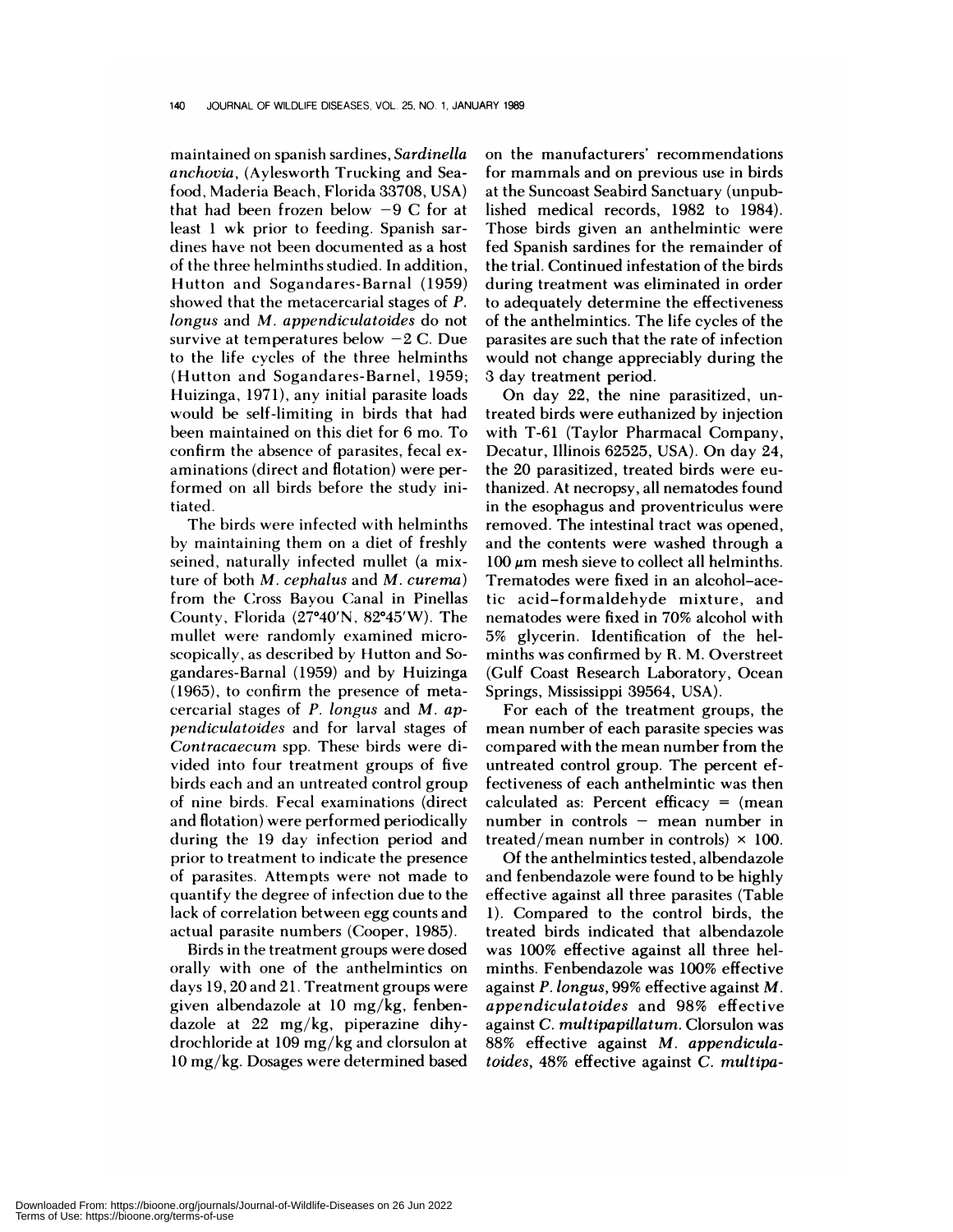| Anthel-<br>mintic,<br>bird num-<br>ber,<br>mean | Phagicola<br>longus        | Meso-<br>stephanus<br>appendicu-<br>latoides | Contra-<br>caecum<br>multipapil-<br>latum |
|-------------------------------------------------|----------------------------|----------------------------------------------|-------------------------------------------|
| Albendazole                                     |                            |                                              |                                           |
| l                                               | 0                          | $\overline{0}$                               | $\bf{0}$                                  |
| $\overline{2}$                                  | 0                          | 0                                            | 0                                         |
| 3                                               | $\bf{0}$                   | 0                                            | 0                                         |
| $\overline{\mathbf{4}}$                         | 0                          | 10                                           | 0                                         |
| 5                                               | $\overline{0}$             | $\mathbf 0$                                  | 0                                         |
| Ī                                               | 0(100)                     | 2(100)                                       | 0(100)                                    |
| Fenbendazole                                    |                            |                                              |                                           |
| 6                                               | 0                          | 13                                           | 0                                         |
| 7                                               | 0                          | 45                                           | 0                                         |
| 8                                               | 0                          | $\bf{0}$                                     | 0                                         |
| 9                                               | 0                          | $\overline{2}$                               | 9                                         |
| 10                                              | 0                          | $\mathbf 0$                                  | 0                                         |
| ī                                               | 0(100)                     | 12 (99)                                      | 2(98)                                     |
|                                                 | Piperazine dihydrochloride |                                              |                                           |
| 11                                              | 4.268                      | 314                                          | 82                                        |
| 12                                              | 4,380                      | 2,360                                        | 206                                       |
| 13                                              | 7,970                      | 500                                          | 70                                        |
| 14                                              | 3,620                      | 620                                          | 224                                       |
| 15                                              | 8,440                      | 4.960                                        | 234                                       |
| Ī                                               | 5,736(0)                   | 1,751(0)                                     | 163(0)                                    |
| Clorsulon                                       |                            |                                              |                                           |
| 16                                              | 1,748                      | l                                            | 53                                        |
| 17                                              | 2,654                      | 16                                           | 58                                        |
| 18                                              | 4,360                      | 9                                            | 79                                        |
| 19                                              | 4,630                      | 340                                          | 54                                        |
| 20                                              | 6,806                      | 150                                          | 65                                        |
| ī                                               | 4,040(0)                   | 103 (88)                                     | 62 (48)                                   |
| Controls                                        |                            |                                              |                                           |
| 21                                              | 6.260                      | 560                                          | 215                                       |
| 22                                              | 1,820                      | 420                                          | 133                                       |
| 23                                              | 3,490                      | 800                                          | 122                                       |
| 24                                              | 1,740                      | 1,650                                        | 310                                       |
| 25                                              | 11,600                     | 3,240                                        | 115                                       |
| 26<br>27                                        | 610<br>880                 | 180<br>100                                   | 16<br>23                                  |
| 28                                              | 2,550                      | 650                                          | 80                                        |
| 29                                              | 1,520                      | 310                                          | 57                                        |
|                                                 | 3,386                      | 879                                          |                                           |

TABLE 1. Number of helminth individuals re covered at necropsy and efficacy of selected anthel mintics. The number in parentheses is the percent efficacy.

*pillatum,* and 0% effective against *P. iongus.* Piperazine dihydrochloride was found to have no effect against any of the three helminths. The nine parasitized, untreated pelicans had mixed infections of *P. longus,*

*M. appendiculatoides* and *C.multipapillatum* that are comparable to those found in wild pelican populations (Courtney and Forrester, 1974).

An effective program for reducing helminth infections can be an important tool in rehabilitation work. Threlfall (1986) states that when birds are admitted to a rehabilitation facility, it is likely the majority will be parasitized; due to the stress <sup>2</sup> of captivity many of these will begin to **:** show the effects of their parasite infec tions. Eliminating this stress can shorten the recuperation period of diseased or injured birds. Unpublished studies (Court ney, 1973) demonstrated that nestling pelicans from which 95% of the *Contra caecum* sp. had been removed by treatment, showed better weight gains than untreated controls. Captive housing of recuperating birds also necessitates anthelmintic treatment to prevent direct transmission of adult parasites by regurgitation.

Considering the availability of the drugs and the percent efficacy demonstrated by this study, we recommend the use of fenbendazole. We also suggest that when anthelmintic treatment of debilitated birds is being considered, their complete medical condition should be evaluated.

## **LITERATURE CITED**

- COOPER, J. E. 1985. Veterinary aspects of captive birds of prey, 2nd ed. Standfast Press, Saul, Gloucestershire, England, 256 pp.
- COURTNEY, C. H. 1973. Helminth parasites of the brown pelican in Florida and Louisiana. M.S. Thesis. University of Florida, Gainesville, Florida, 78 pp.
- 23 , **AND** D.J. FORRESTER. 1974. Helminth par asites of the brown pelican in Florida and Louisiana. Proceedings of the Helminthological Society in Washington 41: 89-93.<br>  $\longrightarrow$ , AND  $\longrightarrow$ , 1977. Anthel
- $-$ . 1977. Anthelmintic treatment of brown pelicans. Journal of the American Vet erinary Medical Association 9: 991-992.
- **AND** R. D. WHITTEN. 1984. Safety and efficacy of albendazole against cattle flukes. Mod ern Veterinary Practice 65: 845-847.
- DEARDORFF, T. L., **AND** R. M. OVERSTREET. 1980. Contracaecum multipapillatum (=C. *robus-*